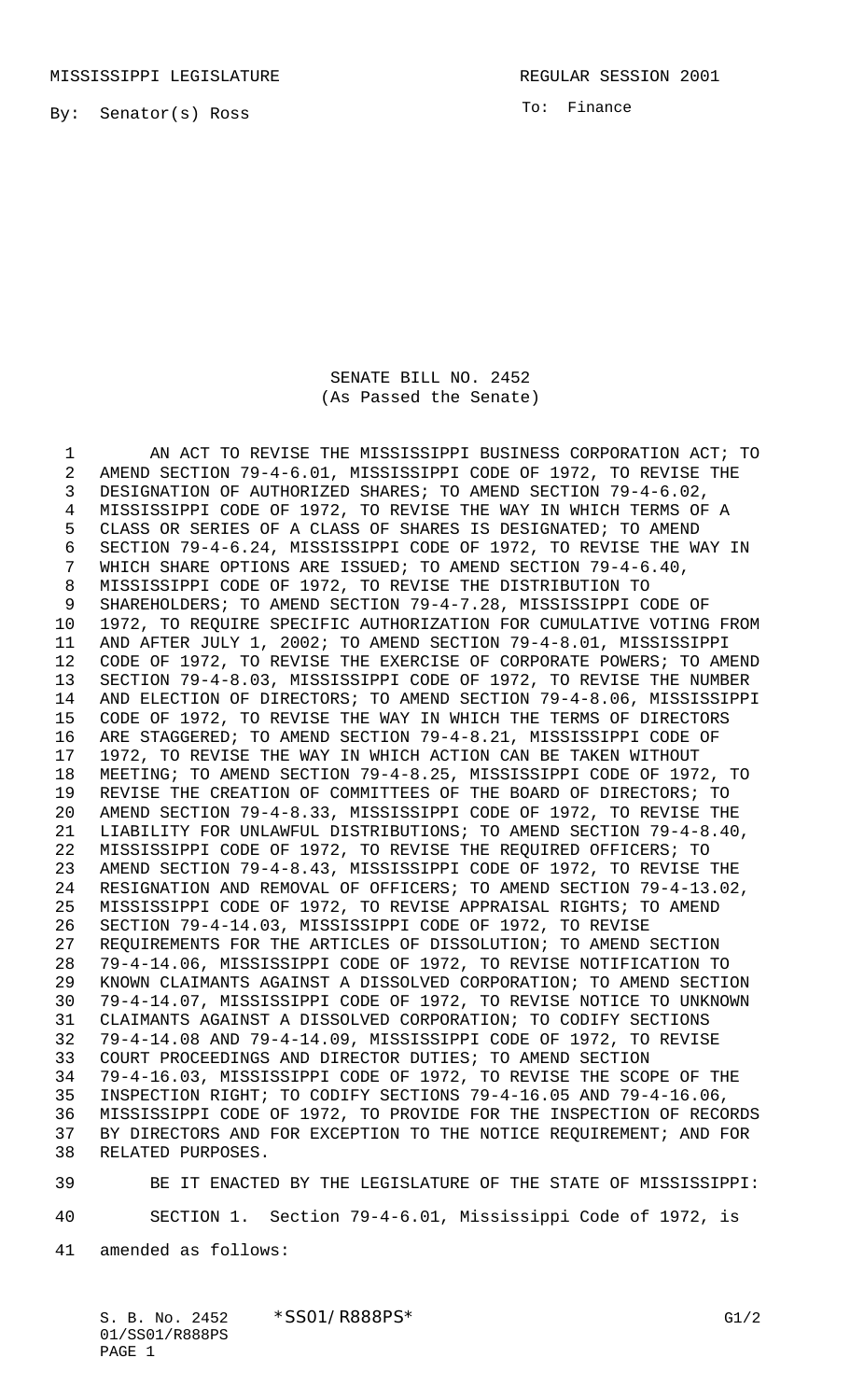79-4-6.01. (a) The articles of incorporation must prescribe the classes of shares and the number of shares of each class that the corporation is authorized to issue. If more than one (1) class of shares is authorized, the articles of incorporation must prescribe a distinguishing designation for each class, and prior to the issuance of shares of a class the terms, including the preferences, rights, and limitations **\* \* \*** of that class must be described in the articles of incorporation. All shares of a class must have terms, including preferences, rights and

 limitations **\* \* \*** identical with those of other shares of the same class except to the extent otherwise permitted by this section or Section 79-4-6.02.

 (b) The articles of incorporation must authorize (1) one or more classes of shares that together have unlimited voting rights, and (2) one or more classes of shares (which may be the same class or classes as those with voting rights) that together are entitled to receive the net assets of the corporation upon dissolution.

 (c) The articles of incorporation may authorize one or more classes of shares that:

 (1) Have special, conditional or limited voting rights, or no right to vote, except to the extent prohibited by Section 79-4-1.01 et seq.;

 (2) Are redeemable or convertible as specified in the articles of incorporation (i) at the option of the corporation, the shareholder or another person or upon the occurrence of a designated event; (ii) for cash, indebtedness, securities or other property; (iii) in a designated amount or in an amount determined in accordance with a designated formula or by reference to extrinsic data or events;

 (3) Entitle the holders to distributions calculated in any manner, including dividends that may be cumulative, noncumulative or partially cumulative;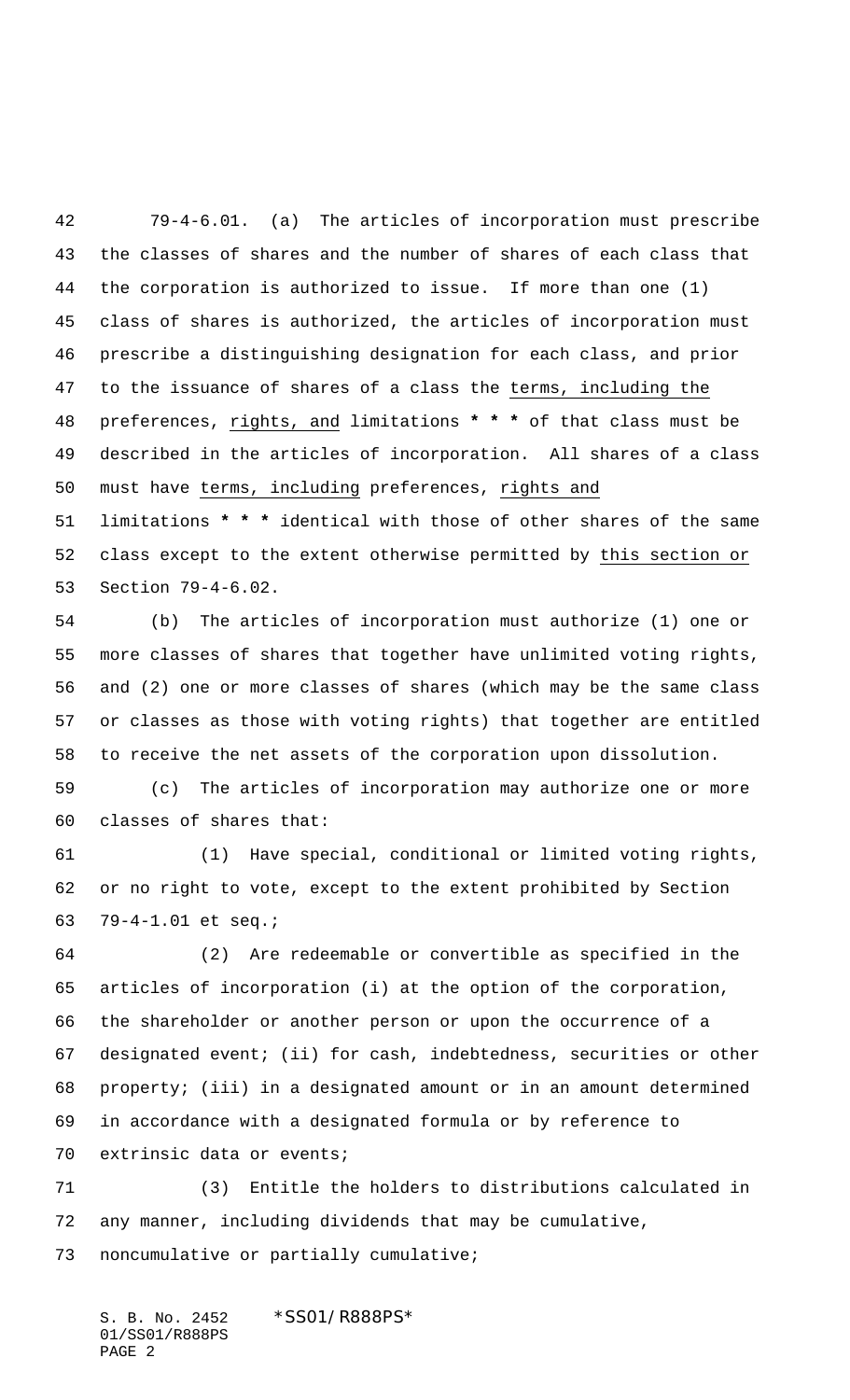(4) Have preference over any other class of shares with respect to distributions, including dividends and distributions, upon the dissolution of the corporation. (5) Have terms, including preferences, rights and limitations, that are made dependent upon facts ascertainable outside the articles and that may vary among holders of the same class so long as the manner in which such facts and variations shall operate on the preferences, rights and limitations of such 82 class is clearly and expressly set forth in the articles; "facts ascertainable outside the articles": include (i) an action or 84 determination by any person, including the corporation, its board of directors, an officer or agent of the corporation, or any other person affiliated with the corporation; (ii) the contents of any 87 agreement to which the corporation is a party or any other 88 document; and (iii) any other event. 89 (d) The description of the designations, preferences, limitations and relative rights of share classes in subsection (c) is not exhaustive. SECTION 2. Section 79-4-6.02, Mississippi Code of 1972, is amended as follows: 79-4-6.02. (a) If the articles of incorporation so provide, the board of directors may determine, in whole or in part, the terms, including the preferences, rights and limitations to the same extent as is permitted under Section 79-4-6.01 of (1) any class of shares before the issuance of any shares of that class, or (2) one or more series within a class before the issuance of any shares of that series. (b) Each class and series of a class must be given a distinguishing designation. (c) All shares of a class or series created under this 104 section must have terms, including preferences, rights and limitations **\* \* \*** identical **\* \* \*** of those of other shares of the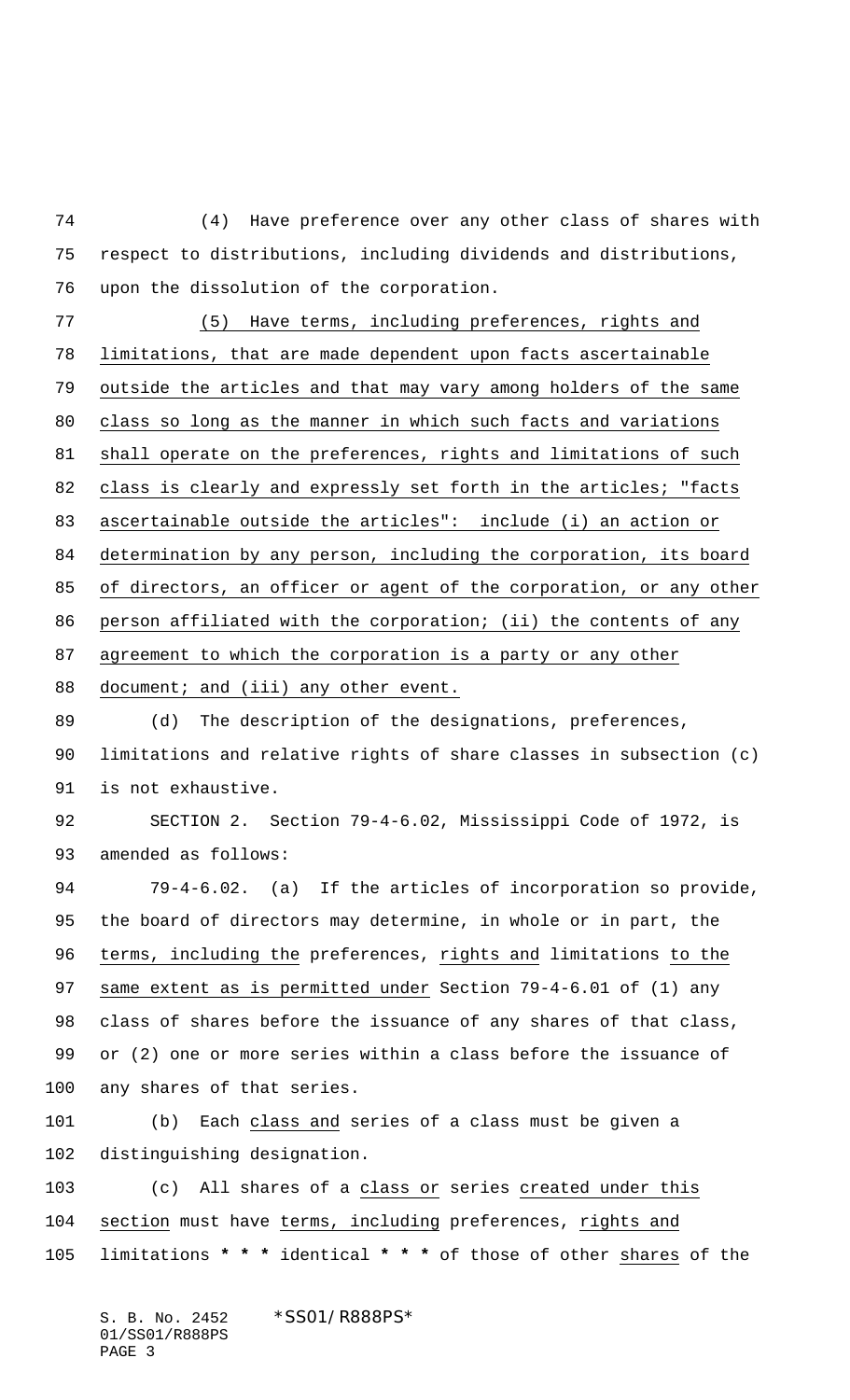same class or series, except to the extent permitted by this

section and Section 79-4-6.01.

 (d) Before issuing any shares of a class or series created under this section, the corporation must deliver to the Secretary of State for filing articles of amendment, which are effective without shareholder action, that set forth:

112 (1) The name of the corporation;

 (2) The text of the amendment determining the terms of the class or series of shares; and

 **\* \* \***

 (3)A statement that the amendment was **\* \* \*** adopted by the board of directors, including the date of adoption.

 SECTION 3. Section 79-4-6.24, Mississippi Code of 1972, is amended as follows:

 79-4-6.24. (a) A corporation may issue rights, options or warrants for the purchase of shares or other securities of the corporation. The board of directors shall determine (i) the terms upon which the rights, options or warrants are issued, **\* \* \*** and (ii) the terms, including the consideration for which the shares or other securities are to be issued. The authorization by the board of directors to issue such rights, options, or warrants constitutes authorization of the issuance of the shares or other securities for which the rights, options or warrants are

exercisable.

PAGE 4

S. B. No. 2452 \* SS01/R888PS\* 01/SS01/R888PS (b) The terms and conditions of such rights, options or warrants, including those outstanding on the effective date of this section, may include, without limitation, restrictions or conditions that preclude or limit the exercise, transfer or receipt of such rights, options or warrants by any person or persons owning or offering to acquire a specified number or percentage of the outstanding shares or other securities of the 137 corporation, or any transferee or transferees of any such person or persons, or that invalidate or void such rights, options or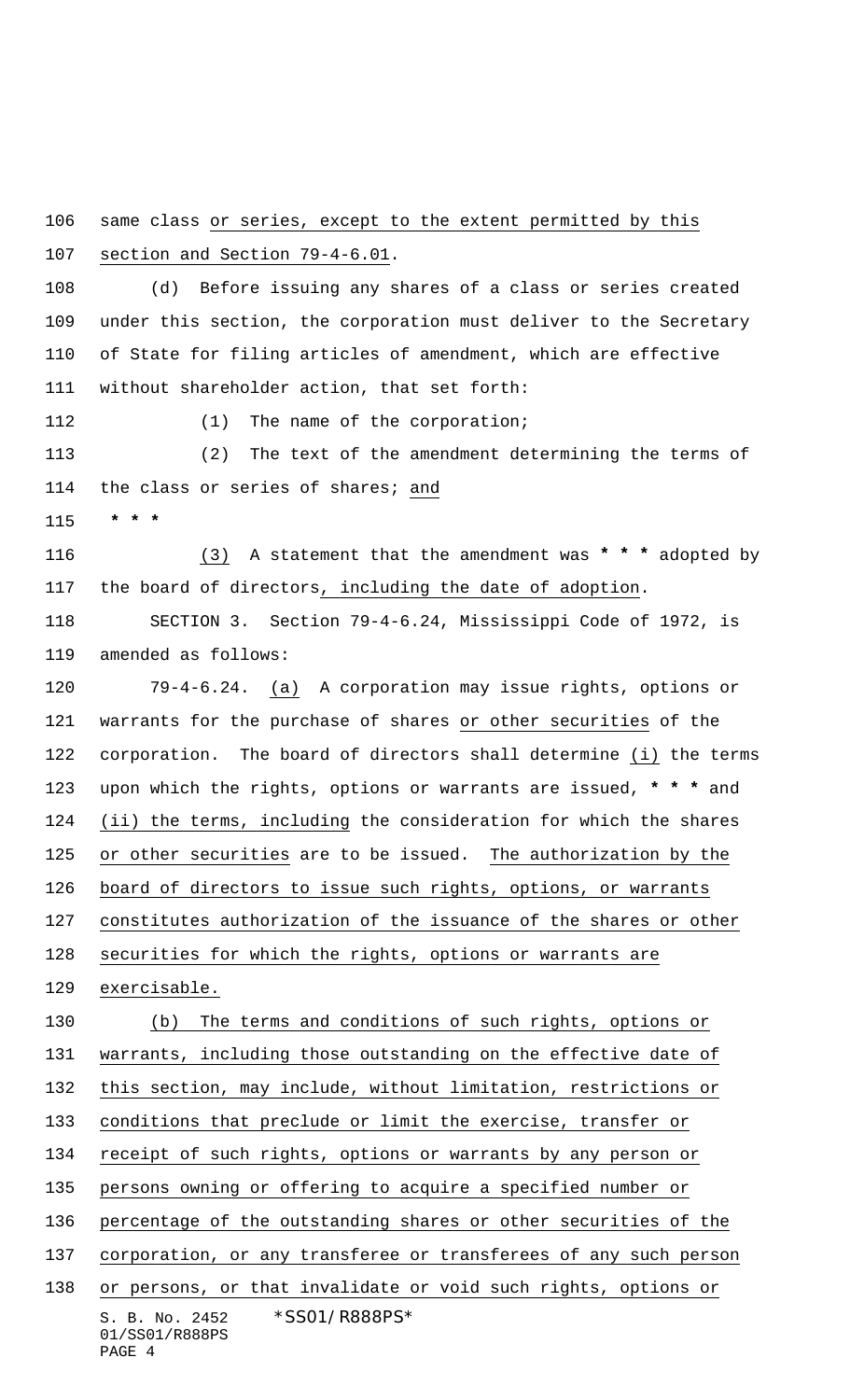warrants held by any such person or persons or any such transferee

or transferees.

 SECTION 4. Section 79-4-6.40, Mississippi Code of 1972, is amended as follows:

 79-4-6.40. (a) A board of directors may authorize and the corporation may make distributions to its shareholders subject to restriction by the articles of incorporation and the limitation in subsection (c).

 (b) If the board of directors does not fix the record date for determining shareholders entitled to a distribution (other than one involving a purchase, redemption or other acquisition of the corporation's shares), it is the date the board of directors authorizes the distribution.

 (c) No distribution may be made if, after giving it effect: (1) The corporation would not be able to pay its debts as they become due in the usual course of business; or

 (2) The corporation's total assets would be less than the sum of its total liabilities plus (unless the articles of incorporation permit otherwise) the amount that would be needed, if the corporation were to be dissolved at the time of the distribution, to satisfy the preferential rights upon dissolution of shareholders whose preferential rights are superior to those receiving the distribution.

 (d) The board of directors may base a determination that a distribution is not prohibited under subsection (c) either on financial statements prepared on the basis of accounting practices and principles that are reasonable in the circumstances or on a fair valuation or other method that is reasonable in the circumstances.

S. B. No. 2452 \*SS01/R888PS\* 01/SS01/R888PS PAGE 5 (e) Except as otherwise provided in subsection (g), the effect of a distribution under subsection (c) is measured; (1) In the case of distribution by purchase, redemption or other acquisition of the corporation's shares, as of the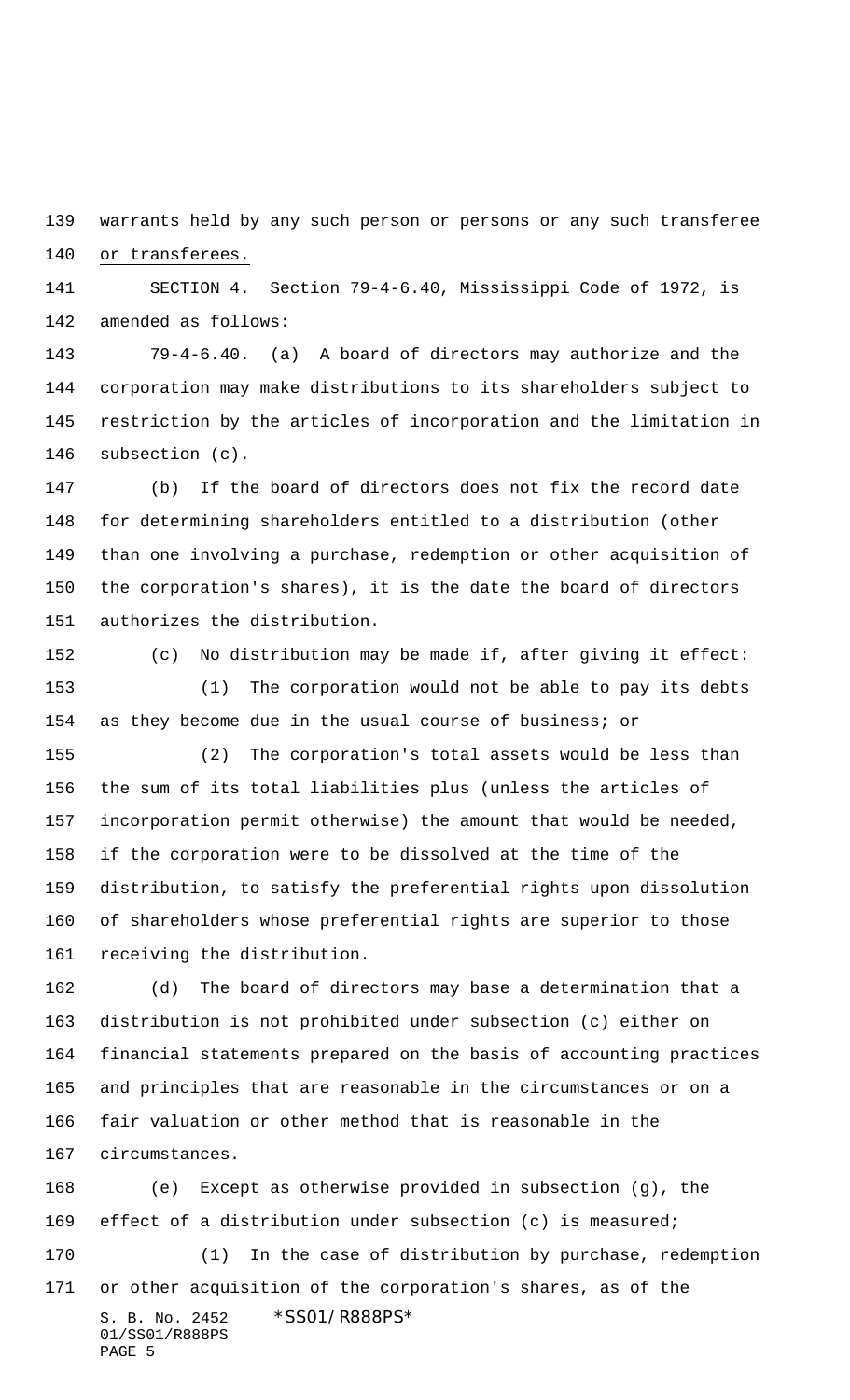earlier of (i) the date money or other property is transferred or debt incurred by the corporation, or (ii) the date the shareholder 174 ceases to be a shareholder with respect to the acquired shares;

 (2) In the case of any other distribution of indebtedness, as of the date the indebtedness is distributed; and (3) In all other cases, as of (i) the date the

 distribution is authorized if the payment occurs within one hundred twenty (120) days after the date of authorization, or (ii) the date the payment is made if it occurs more than one hundred twenty (120) days after the date of authorization.

 (f) A corporation's indebtedness to a shareholder incurred by reason of a distribution made in accordance with this section is at parity with the corporation's indebtedness to its general, unsecured creditors except to the extent subordinated by agreement.

 (g) Indebtedness of a corporation, including indebtedness issued as a distribution, is not considered a liability for purposes of determinations under subsection (c) if its terms provide that payment of principal and interest are made only if and to the extent that payment of a distribution to shareholders could then be made under this section. If the indebtedness is issued as a distribution, each payment of principal or interest is treated as a distribution, the effect of which is measured on the date the payment is actually made.

 (h) This section shall not apply to distributions in liquidation under Article 14 (Section 79-4-14.01 et seq.). SECTION 5. Section 79-4-7.28, Mississippi Code of 1972, is

amended as follows:

 79-4-7.28. (a) Unless otherwise provided in the articles of incorporation, directors are elected by a plurality of the votes cast by the shares entitled to vote in the election at a meeting at which a quorum is present.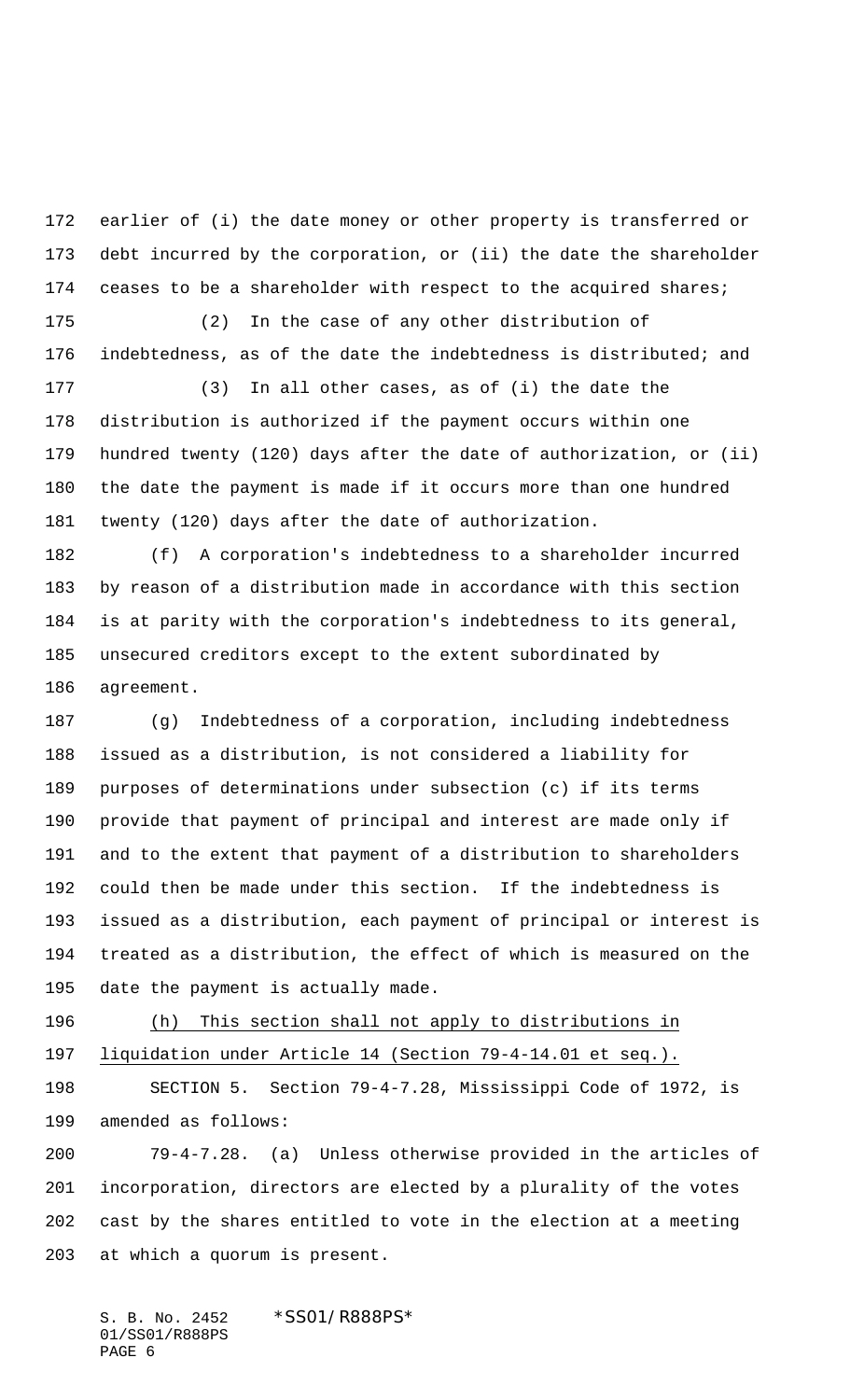(b) For corporations incorporated before July 1, 2002, shareholders shall have a right to cumulate their votes for directors unless the articles of incorporation provide otherwise. For corporations incorporated on or after July 1, 2002, shareholders do not have a right to cumulate their votes for directors unless the articles of incorporation provide otherwise.

 (c) A statement included in the articles of incorporation that "a designated voting group of shareholders is entitled to cumulate their votes for directors," or words of similar import, means that the shareholders designated are entitled to multiply the number of votes they are entitled to cast by the number of directors for whom they are entitled to vote and cast the product for a single candidate or distribute the product among two (2) or more candidates.

 SECTION 6. Section 79-4-8.01, Mississippi Code of 1972, is amended as follows:

 79-4-8.01. (a) Except as provided in Section 79-4-7.32, each corporation must have a board of directors.

 (b) All corporate powers shall be exercised by or under the authority of, and the business and affairs of the corporation managed by or under the direction of, its board of directors, subject to any limitation set forth in the articles of incorporation or in an agreement authorized under Section 79-4-7.32.

 SECTION 7. Section 79-4-8.03, Mississippi Code of 1972, is amended as follows:

 79-4-8.03. (a) A board of directors must consist of one or more individuals, with the number specified in or fixed in accordance with the articles of incorporation or bylaws.

(b) The number of directors may be increased or decreased,

from time to time, by amendment to, or in the manner provided in,

the articles of incorporation or the bylaws.

 **\* \* \***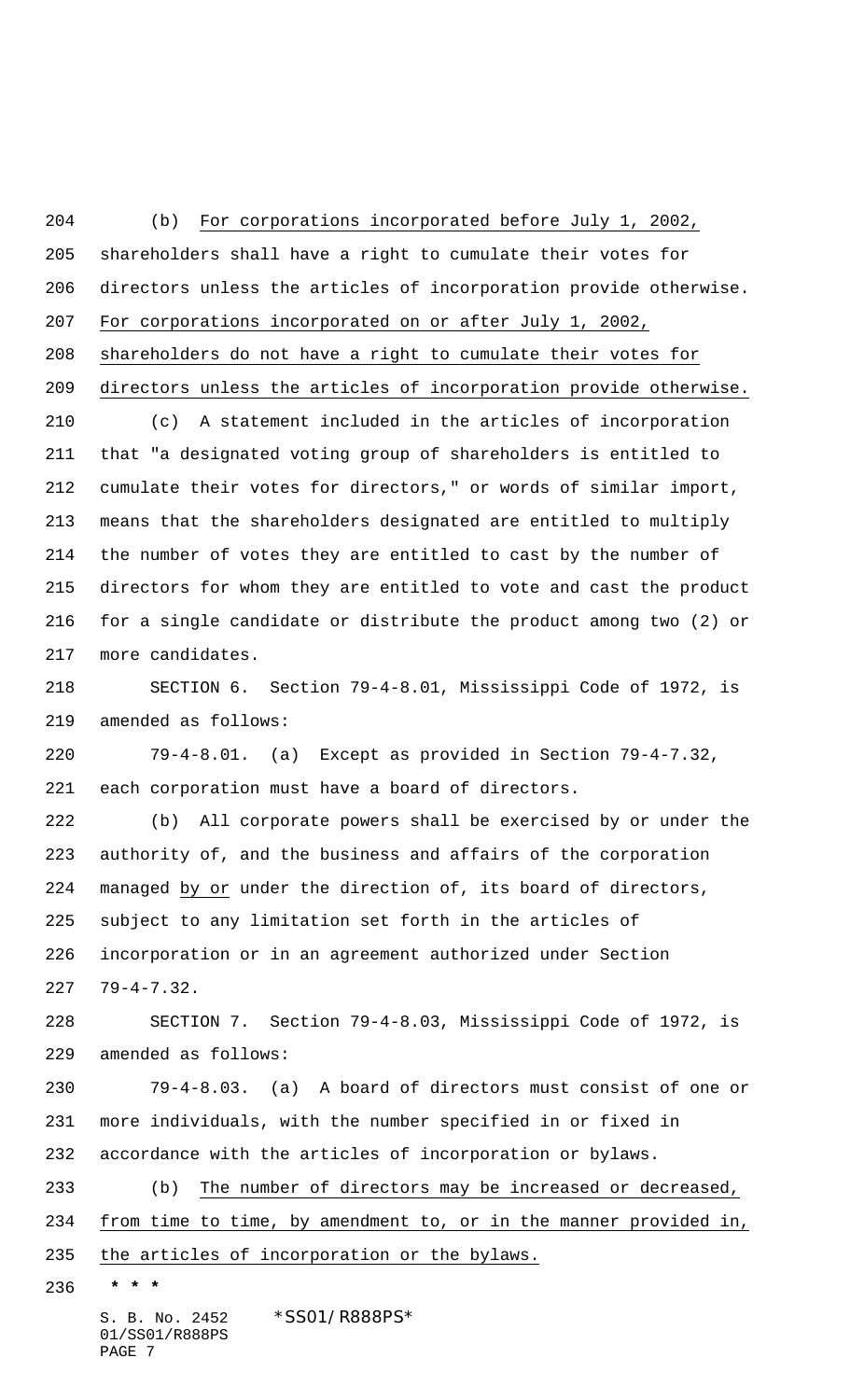(c)Directors are elected at the first annual shareholders' meeting and at each annual meeting thereafter unless their terms are staggered under Section 79-4-8.06.

 SECTION 8. Section 79-4-8.06, Mississippi Code of 1972, is amended as follows:

 79-4-8.06. **\* \* \*** The articles of incorporation may provide for staggering the terms of directors by dividing the total number of directors into two (2) or three (3) groups, with each group containing one-half (1/2) or one-third (1/3) of the total, as near as may be. In that event, the terms of directors in the first group expire at the first annual shareholders' meeting after their election, the terms of the second group expire at the second annual shareholders' meeting after their election, and the terms of the third group, if any, expire at the third annual shareholders' meeting after their election. At each annual shareholders' meeting held thereafter, directors shall be chosen for a term of two (2) years or three (3) years, as the case may be, to succeed those whose terms expire.

 SECTION 9. Section 79-4-8.21, Mississippi Code of 1972, is amended as follows:

 79-4-8.21. (a) **\* \* \*** Action required or permitted by 258 Section 79-4-1.01 et seq. to be taken by the board of directors may be taken without a meeting if **\* \* \*** each director signs a consent describing the action taken and delivers it to the corporation.

 (b) Action taken under this section is the act of the board of directors when one or more consents signed by all the directors are delivered to the corporation. The consent may specify the time at which the action taken thereunder is to be effective. A consent may be withdrawn by a revocation signed by the director and received by the corporation prior to receipt by the corporation of unrevoked written consents signed by all the directors.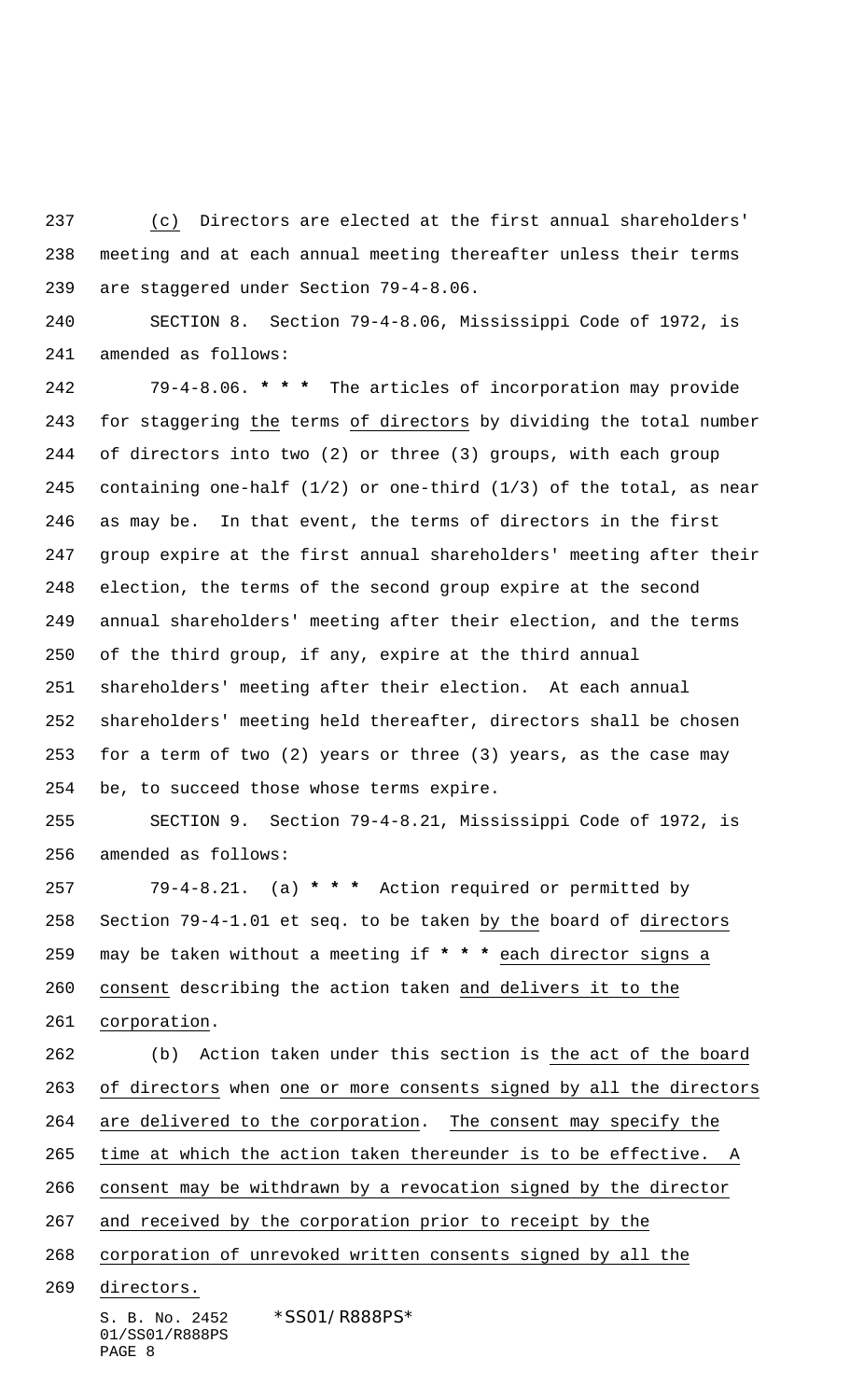(c) A consent signed under this section has the effect of action taken at a meeting of the board of directors and may be described as such in any document.

 SECTION 10. Section 79-4-8.25, Mississippi Code of 1972, is amended as follows:

 79-4-8.25. (a) Unless this chapter, the articles of incorporation or the bylaws provide otherwise, a board of directors may create one or more committees and appoint one or more members of the board of directors to serve on any such committee. **\* \* \***

 (b) Unless this chapter otherwise provides, the creation of a committee and appointment of members to it must be approved by the greater of (1) a majority of all the directors in office when the action is taken or (2) the number of directors required by the articles of incorporation or bylaws to take action under Section 79-4-8.24.

 (c) Sections 79-4-8.20 through 79-4-8.24 **\* \* \*** apply both to committees of the board and their members **\* \* \***.

 (d) To the extent specified by the board of directors or in the articles of incorporation or bylaws, each committee may exercise the powers of the board of directors under Section 79-4-8.01.

(e) A committee may not, however:

(1) Authorize or approve distributions, except

according to a formula or method or within limits prescribed by

295 the board of directors;

 (2) Approve or propose to shareholders action that Section 79-4-1.01 et seq. requires to be approved by shareholders; 298 (3) Fill vacancies on the board of directors<sub>1</sub> or 299 subject to subsection  $(g)_L$  on any of its committees; or  **\* \* \***

(4) Adopt, amend or repeal bylaws.

 **\* \* \***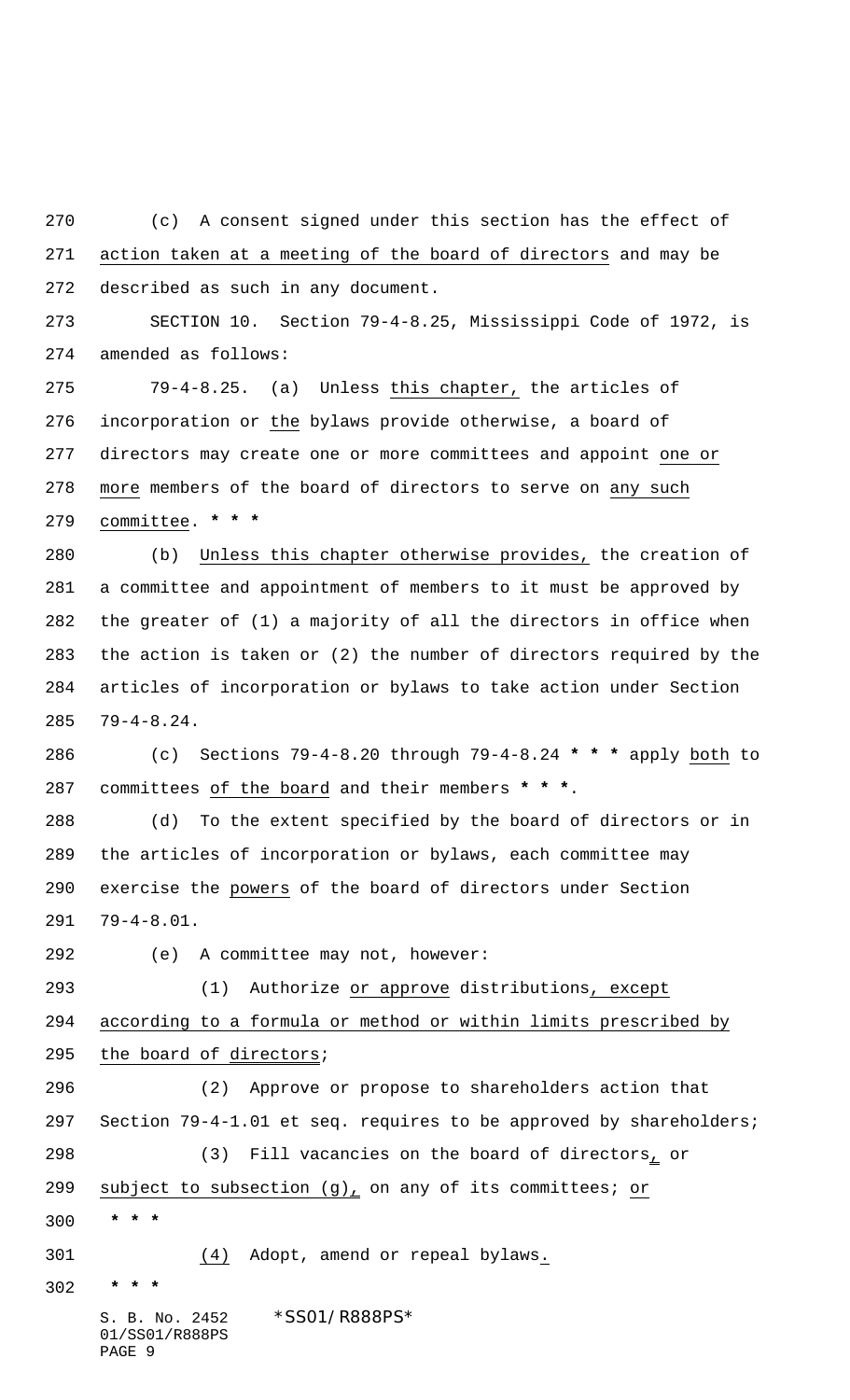(f) The creation of, delegation of authority to, or action by a committee does not alone constitute compliance by a director with the standards of conduct described in Section 79-4-8.30. (g) The board of directors may appoint one or more directors as alternate members of any committee to replace any absent or disqualified member during the member's absence or disqualification. Unless the articles of incorporation or the bylaws or the resolution creating the committee provide otherwise, in the event of the absence or disqualification of a member of a 312 committee, the member or members present at any meeting and not disqualified from voting, unanimously, may appoint another director to act in place of the absent or disqualified member. SECTION 11. Section 79-4-8.33, Mississippi Code of 1972, is amended as follows: 79-4-8.33. (a) A director who votes for or assents to a distribution in excess of what may be authorized and made pursuant 319 to Section  $79-4-6.40(a)$  or  $79-4-14.09(a)$  is personally liable to the corporation for the amount of the distribution that exceeds what could have been distributed without violating Section 79-4-6.40(a) or 79-4-14.09(a) if the party asserting liability establishes that when taking the action the director did not comply with Section 79-4-8.30.

 (b) A director held liable under subsection (a) for an unlawful distribution is entitled to:

 (1) Contribution from every other director who could be held liable under subsection (a) for the unlawful distribution; and

 (2) Recoupment from each shareholder of the pro rata portion of the amount of the unlawful distribution the shareholder accepted, knowing the distribution was made in violation of Section 79-4-6.40(a) or 79-4-14.09(a).

(c) A proceeding to enforce: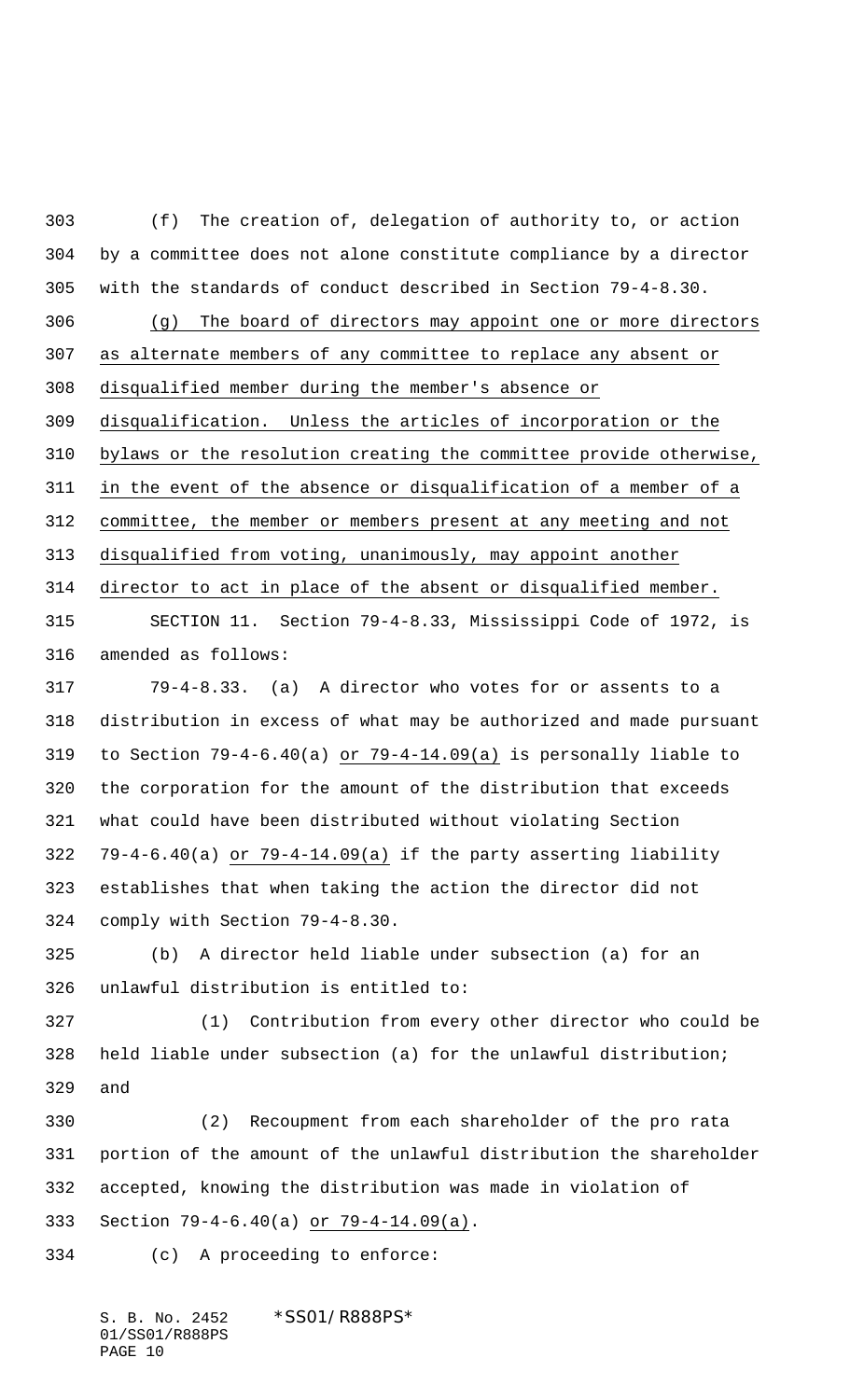S. B. No. 2452 \* SS01/R888PS\* 01/SS01/R888PS PAGE 11 (1) The liability of a director under subsection (a) is barred unless it is commenced within two (2) years after the date (i) on which the effect of the distribution was measured under 338 Section 79-4-6.40(e) or  $(g)$ :  $(ii)$  as of which the violation of Section 79-4-6.40(a) occurred as the consequence of disregard of a restriction in the articles of incorporation; or (iii) on which the distribution of assets to shareholders under Section 79-4-14.09(a) was made; or (2) Contribution or recoupment under subsection (b) is barred unless it is commenced within one (1) year after the liability of the claimant has been finally adjudicated under subsection (a). SECTION 12. Section 79-4-8.40, Mississippi Code of 1972, is amended as follows: 79-4-8.40. (a) A corporation has the offices described in its bylaws or designated by the board of directors in accordance with the bylaws. (b) The board of directors may elect individuals to fill one 353 or more offices of the corporation. A duly authorized officer may appoint one or more officers **\* \* \*** if authorized by the bylaws or the board of directors. (c) The bylaws or the board of directors shall delegate to one (1) of the officers responsibility for preparing minutes of the directors' and shareholders' meetings and for maintaining and authenticating records of the corporation. (d) The same individual may simultaneously hold more than one (1) office in a corporation. SECTION 13. Section 79-4-8.43, Mississippi Code of 1972, is amended as follows: 79-4-8.43. (a) An officer may resign at any time by delivering notice to the corporation. A resignation is effective when the notice is delivered unless the notice specifies a later effective time. If a resignation is made effective at a later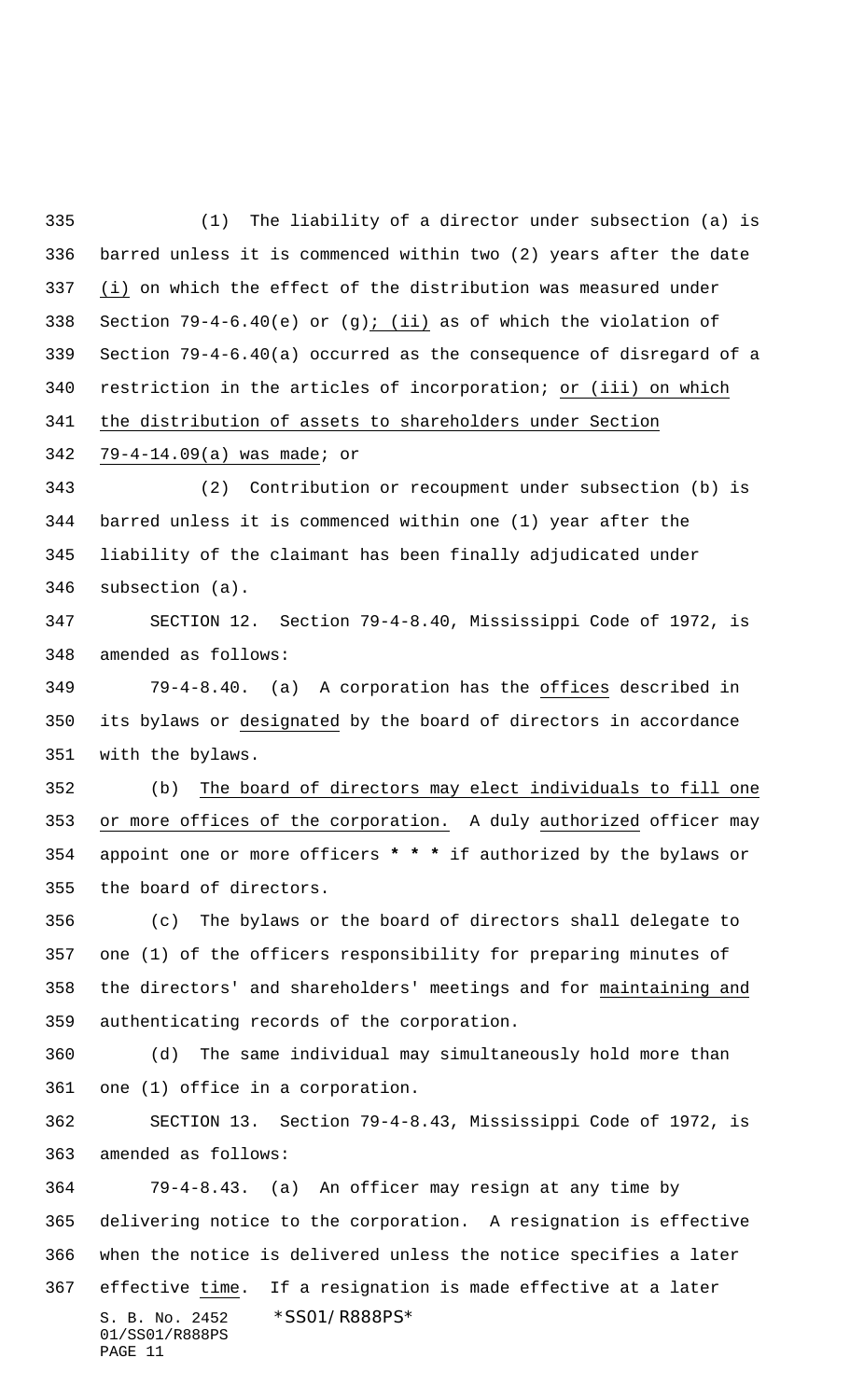time and the board or the appointing officer accepts the future effective time, the board or the appointing officer may fill the pending vacancy before the effective time if the board or the 371 appointing officer provides that the successor does not take office until the effective time.

 (b) **\* \* \*** An officer may be removed at any time with or without cause by: (i) the board of directors; (ii) the officer who appointed such officer, unless the bylaws or the board of directors provide otherwise; or (iii) any other officer if authorized by the bylaws or the board of directors.

 (c) In this section, "appointing officer" means the officer (including any successor to that officer) who appointed the officer resigning or being removed.

 SECTION 14. Section 79-4-13.02, Mississippi Code of 1972, is amended as follows:

 79-4-13.02. (a) A shareholder is entitled to appraisal rights, and to obtain payment of the fair value of that shareholder's shares, in the event of any of the following corporate actions:

 (1) Consummation of a merger to which the corporation is a party (i) if shareholder approval is required for the merger by Section 79-4-11.04 and the shareholder is entitled to vote on the merger, except that appraisal rights shall not be available to any shareholder of the corporation with respect to shares of any class or series that remain outstanding after consummation of the merger, or (ii) if the corporation is a subsidiary and the merger is governed by Section 79-4-11.05;

 (2) Consummation of a share exchange to which the corporation is a party as the corporation whose shares will be acquired if the shareholder is entitled to vote on the exchange, except that appraisal rights shall not be available to any shareholder of the corporation with respect to any class or series 400 of shares of the corporation that is not exchanged;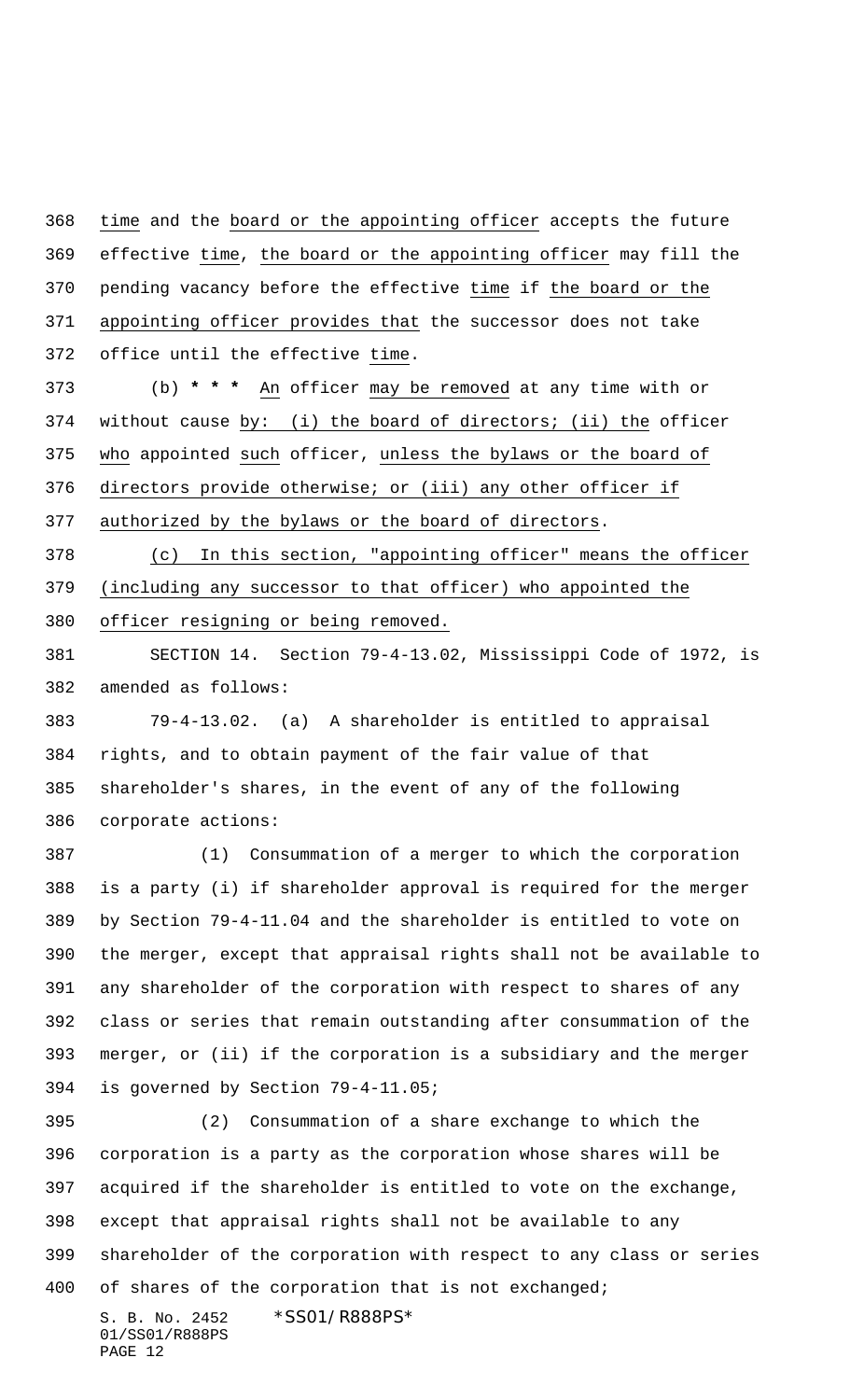(3) Consummation of a disposition of assets pursuant to Section 79-4-12.02 if the shareholder is entitled to vote on the disposition;

 (4) An amendment of the articles of incorporation with respect to a class or series of shares that reduces the number of shares of a class or series owned by the shareholder to a fraction of a share if the corporation has the obligation or right to repurchase the fractional share so created; or

 (5) Any other amendment to the articles of incorporation, merger, share exchange or disposition of assets to the extent provided by the articles of incorporation, bylaws or a resolution of the board of directors.

 (b) Notwithstanding subsection (a), the availability of appraisal rights under subsection (a)(1), (2), (3) and (4) shall be limited in accordance with the following provisions:

 (1) Appraisal rights shall not be available to any shareholder of the constituent corporations in a corporate reorganization transaction otherwise covered by Section

79-4-13.02(a)(1) or (2) if: (i) the shareholders of an existing

 corporation exchange shares of such corporation for shares of a newly formed corporation and receive, after the reorganization,

the same proportionate share interest in the new corporation and

the rights and interests of the shareholders in the newly formed

corporation are substantially the same as those in the existing

425 corporation prior to the transaction; (ii) the newly formed

corporation has no significant assets other than the shares of the

existing corporation; (iii) after the reorganization the newly

formed corporation and its subsidiaries have substantially the

same assets and liabilities, on a consolidated basis, as those of

the existing corporation prior to the transaction; (iv) fractional

shares are neither created nor eliminated as a result of the

transaction; (v) the existing corporation and the newly formed

S. B. No. 2452 \* SS01/R888PS\* corporation are the only constituent corporations to such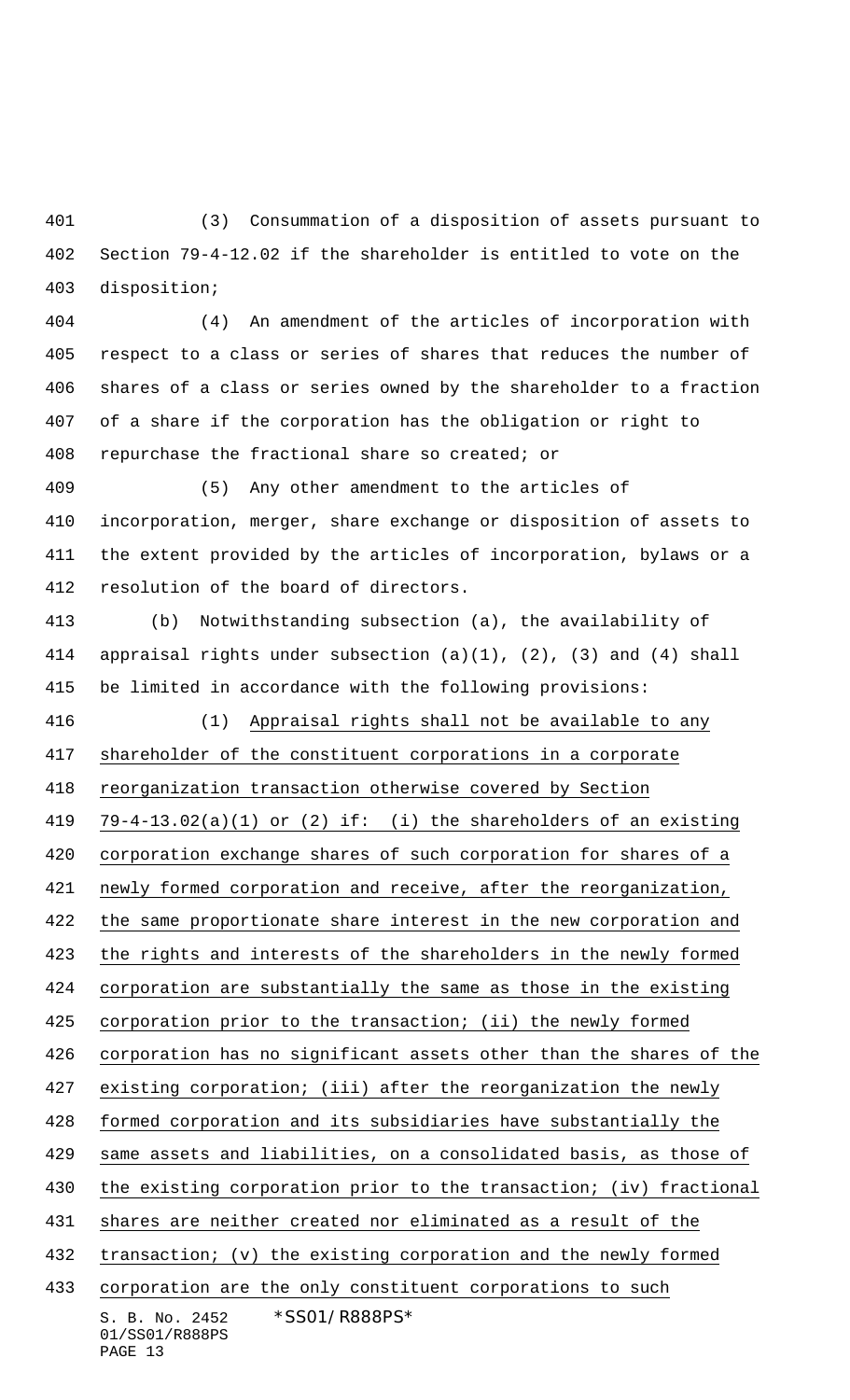S. B. No. 2452 \* SS01/R888PS\* 01/SS01/R888PS PAGE 14 reorganization; (vi) the existing corporation and the newly formed corporation are corporations of this state; (vii) the directors of the existing corporation become the directors of the newly formed corporation upon the effective time of the corporate reorganization; (viii) the existing corporation becomes a direct wholly-owned subsidiary of the newly formed corporation; and (ix) the shareholders of the existing corporation do not recognize gain or loss for United States federal income tax purposes as determined by the board of directors of the existing corporation. (2) Appraisal rights shall not be available for the holders of shares of any class or series of shares which is: (i) Listed on the New York Stock Exchange or the American Stock Exchange or designated as a national market system security on an interdealer quotation system by the National Association of Securities Dealers, Inc.; or (ii) Not so listed or designated, but has at least two thousand (2,000) shareholders and the outstanding shares of such class or series has a market value of at least Twenty Million Dollars (\$20,000,000.00) (exclusive of the value of such shares held by its subsidiaries, senior executives, directors and beneficial shareholders owning more than ten percent (10%) of such shares). (3) The applicability of subsection (b)(2) shall be determined as of: (i) The record date fixed to determine the shareholders entitled to receive notice of, and to vote at, the meeting of shareholders to act upon the corporate action requiring appraisal rights; or (ii) The day before the effective date of such corporate action if there is no meeting of shareholders. (4) Subsection (b)(2) shall not be applicable and appraisal rights shall be available pursuant to subsection (a) for the holders of any class or series of shares who are required by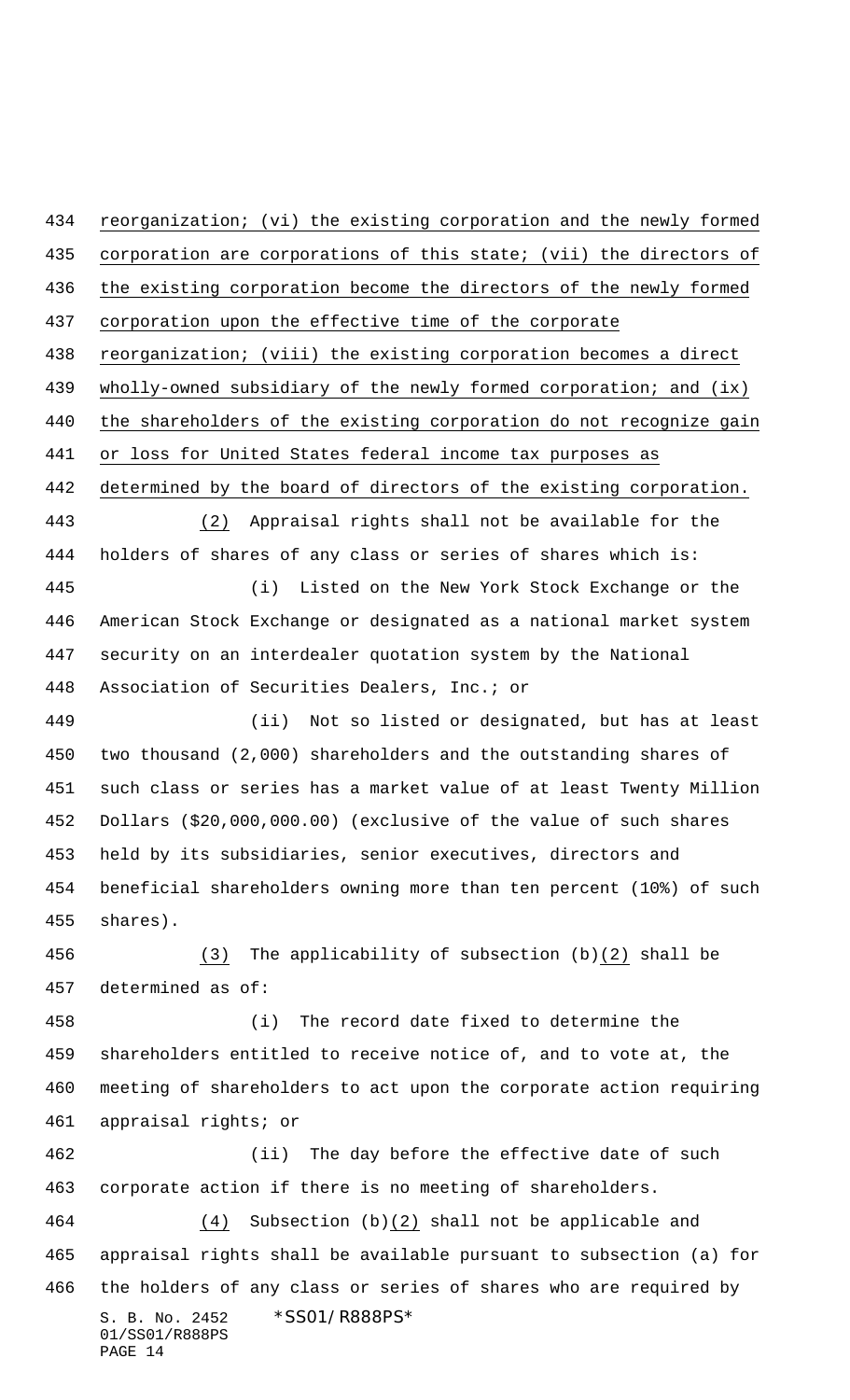the terms of the corporate action requiring appraisal rights to accept for such shares anything other than cash or shares of any class or any series of shares of any corporation, or any other proprietary interest of any other entity, that satisfies the standards set forth in subsection (b)(2) at the time the corporate action becomes effective.

 (5) Subsection (b)(2) shall not be applicable and appraisal rights shall be available pursuant to subsection (a) for the holders of any class or series of shares where:

 (i) Any of the shares or assets of the corporation are being acquired or converted, whether by merger, share exchange or otherwise, pursuant to the corporate action by a person, or by an affiliate of a person, who:

 (A) Is, or at any time in the one-year period immediately preceding approval by the board of directors of the corporate action requiring appraisal rights was, the beneficial owner of twenty percent (20%) or more of the voting power of the corporation, excluding any shares acquired pursuant to an offer for all shares having voting power if such offer was made within one (1) year prior to the corporate action requiring appraisal rights for consideration of the same kind and of a value equal to or less than that paid in connection with the corporate action; or

 (B) Directly or indirectly has, or at any time in the one-year period immediately preceding approval by the board of directors of the corporation of the corporate action requiring appraisal rights had, the power, contractually or otherwise, to cause the appointment or election of twenty-five percent (25%) or more of the directors to the board of directors of the corporation; or

S. B. No. 2452 \*SS01/R888PS\* 01/SS01/R888PS PAGE 15 (ii) Any of the shares or assets of the corporation are being acquired or converted, whether by merger, share exchange or otherwise, pursuant to such corporate action by a person, or by an affiliate of a person, who is, or at any time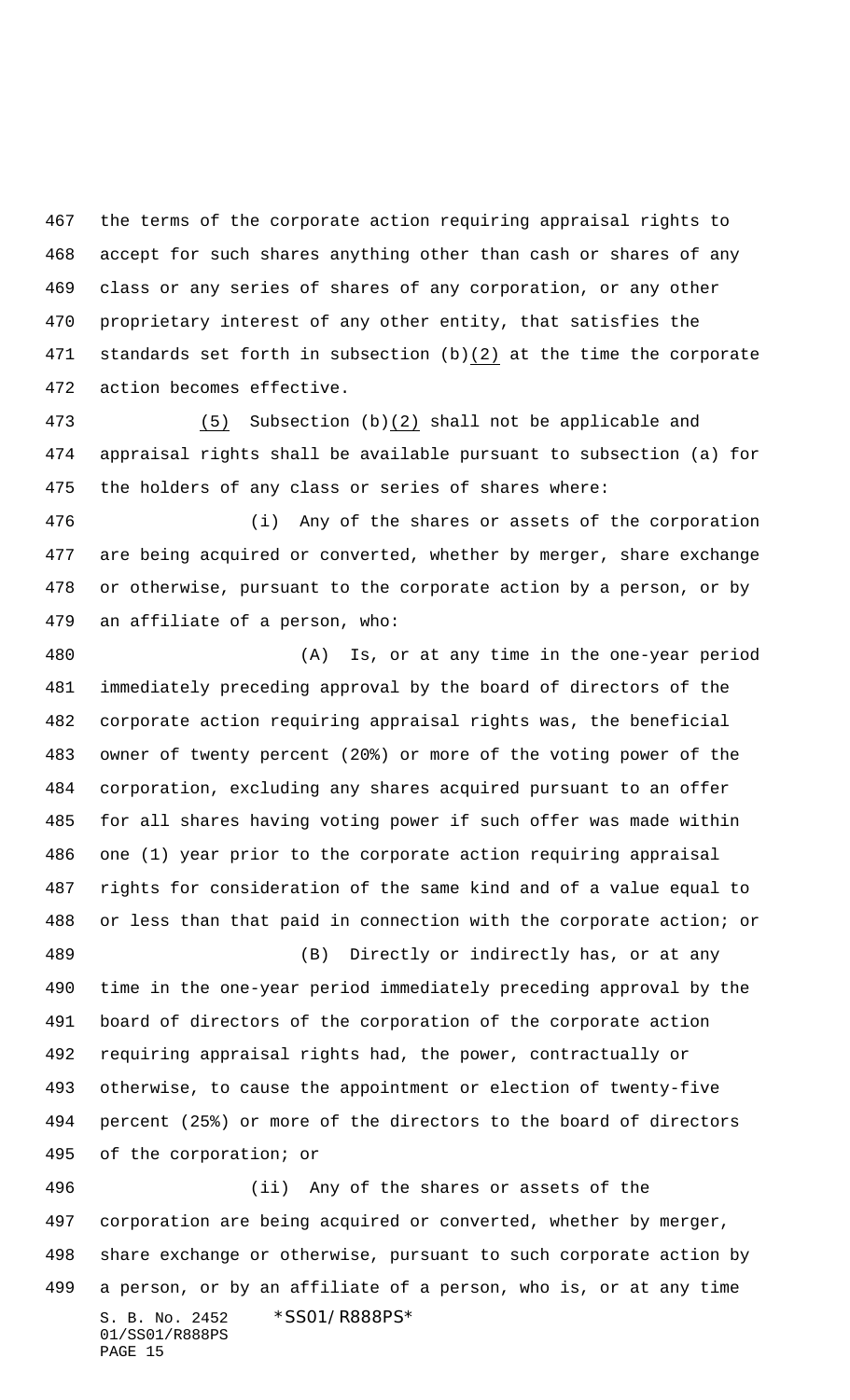in the one-year period immediately preceding approval by the board of directors of the corporate action requiring appraisal rights was, a senior executive or director of the corporation or a senior executive of any affiliate thereof, and that senior executive or director will receive, as a result of the corporate action, a financial benefit not generally available to other shareholders as such, other than:

 (A) Employment, consulting, retirement or similar benefits established separately and not as part of, or in contemplation of, the corporate action; or

 (B) Employment, consulting, retirement or similar benefits established in contemplation of, or as part of, the corporate action that are not more favorable than those existing before the corporate action or, if more favorable, that have been approved on behalf of the corporation in the same manner as is provided in Section 79-4-8.62; or

 (C) In the case of a director of the corporation who will, in the corporate action, become a director of the acquiring entity in the corporate action or one (1) of its affiliates, rights and benefits as a director that are provided on the same basis as those afforded by the acquiring entity generally to other directors of such entity or such affiliate.

S. B. No. 2452 \*SS01/R888PS\* 01/SS01/R888PS PAGE 16 (6) For the purposes of paragraph (5) only, the term "beneficial owner" means any person who, directly or indirectly, through any contract, arrangement, or understanding, other than a revocable proxy, has or shares the power to vote, or to direct the voting of, shares, provided that a member of a national securities exchange shall not be deemed to be a beneficial owner of securities held directly or indirectly by it on behalf of another person solely because such member is the record holder of such securities if the member is precluded by the rules of such exchange from voting without instruction on contested matters or matters that may affect substantially the rights or privileges of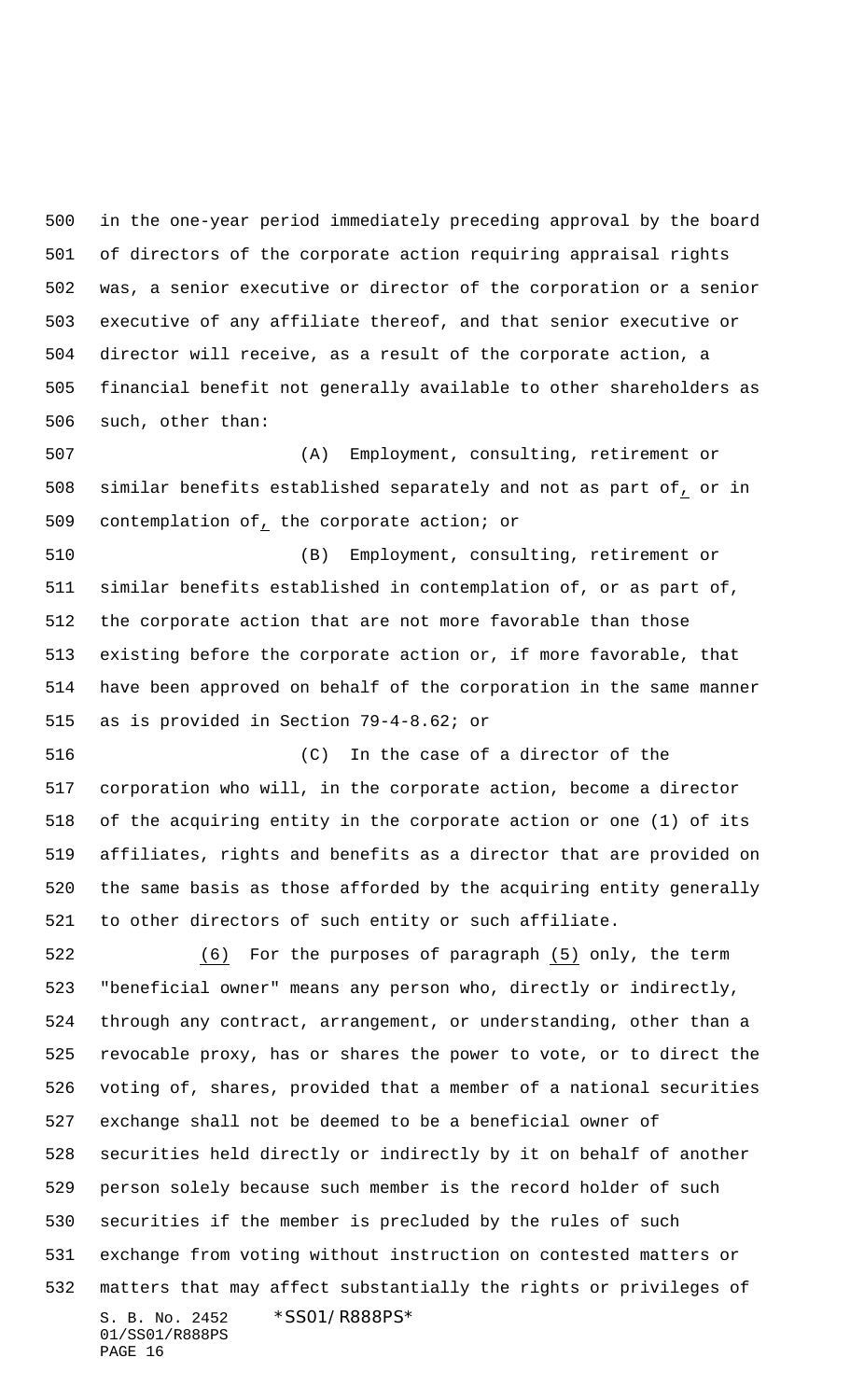the holders of the securities to be voted. When two (2) or more persons agree to act together for the purpose of voting their shares of the corporation, each member of the group formed thereby shall be deemed to have acquired beneficial ownership, as of the date of such agreement, of all voting shares of the corporation beneficially owned by any member of the group.

 (c) Notwithstanding any other provision of Section 79-4-13.02, the articles of incorporation as originally filed or any amendment thereto may limit or eliminate appraisal rights for any class or series of preferred shares, but any such limitation or elimination contained in an amendment to the articles of incorporation that limits or eliminates appraisal rights for any of such shares that are outstanding immediately prior to the effective date of such amendment or that the corporation is or may be required to issue or sell thereafter pursuant to any conversion, exchange or to other right existing immediately before the effective date of such amendment shall not apply to any corporate action that becomes effective within one (1) year of that date if such action would otherwise afford appraisal rights.

 (d) A shareholder entitled to appraisal rights under this article may not challenge a completed corporate action for which appraisal rights are available unless such corporate action:

 (1) Was not effectuated in accordance with the applicable provisions of Article 10, 11 or 12 or the corporation's articles of incorporation, bylaws or board of directors' resolution authorizing the corporate action; or

 (2) Was procured as a result of fraud or material misrepresentation.

 SECTION 15. Section 79-4-14.03, Mississippi Code of 1972, is amended as follows:

 79-4-14.03. (a) At any time after dissolution is authorized, the corporation may dissolve by delivering to the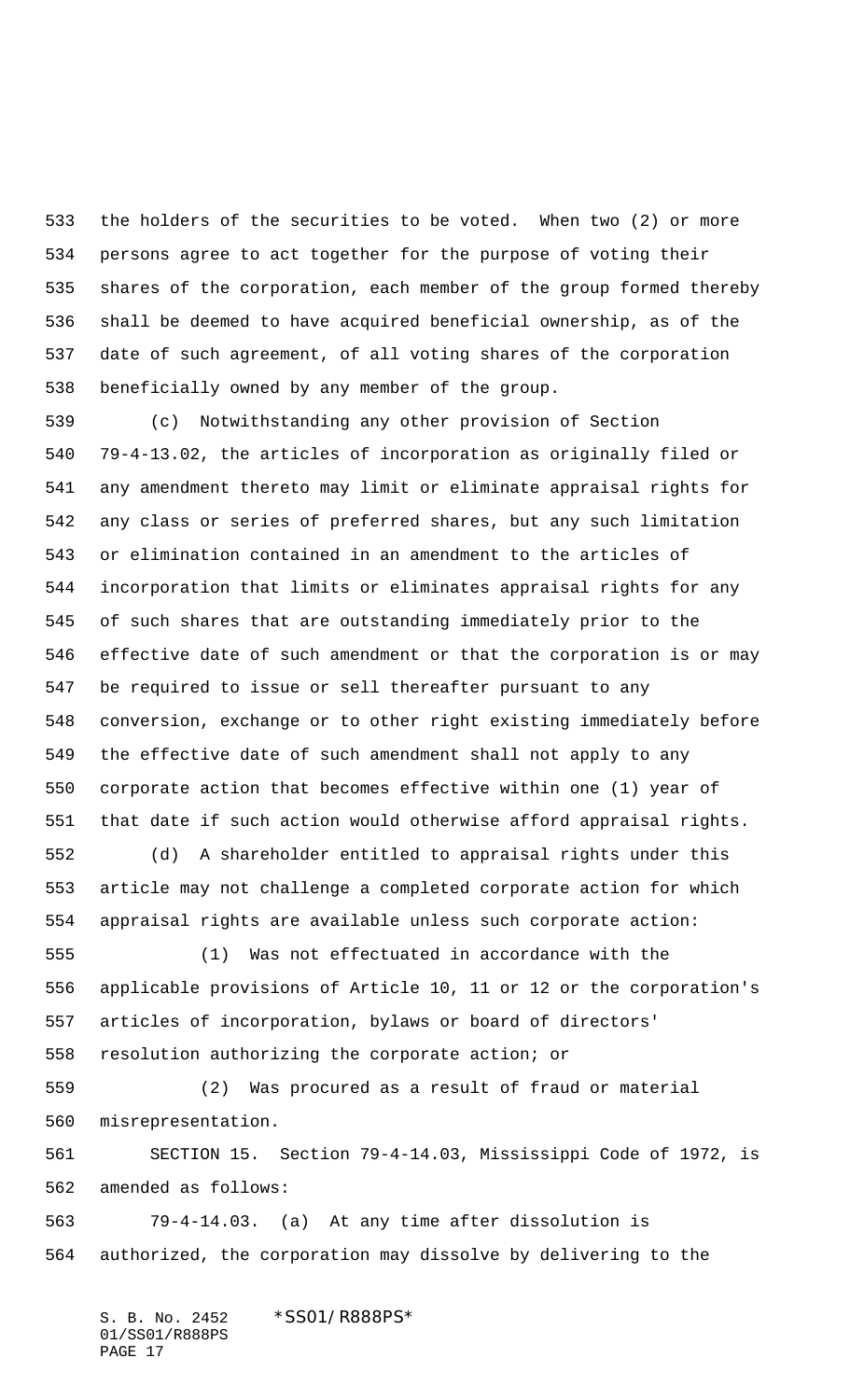Secretary of State for filing articles of dissolution setting forth:

(1) The name of the corporation;

(2) The date dissolution was authorized; and

 (3) If dissolution was approved by the shareholders, a statement that the proposal to dissolve was duly approved by the shareholders in the manner required by the Mississippi Business Corporation Act and by the articles of incorporation.

 (b) A corporation is dissolved upon the effective date of its articles of dissolution.

 (c) For purposes of this subarticle, "dissolved corporation" means a corporation whose articles of dissolution have become effective and includes a successor entity to which the remaining

assets of the corporation are transferred subject to its

liabilities for purposes of liquidation.

 SECTION 16. Section 79-4-14.06, Mississippi Code of 1972, is amended as follows:

 79-4-14.06. (a) A dissolved corporation may dispose of the known claims against it by notifying **\* \* \*** its known claimants in writing of the dissolution at any time after its effective date. (b) The written notice must:

 (1) Describe information that must be included in a claim;

 (2) Provide a mailing address where a claim may be sent;

 (3) State the deadline, which may not be fewer than one hundred twenty (120) days from the effective date of the written notice, by which the dissolved corporation must receive the claim; and

 (4) State that the claim will be barred if not received by the deadline.

(c) A claim against the dissolved corporation is barred: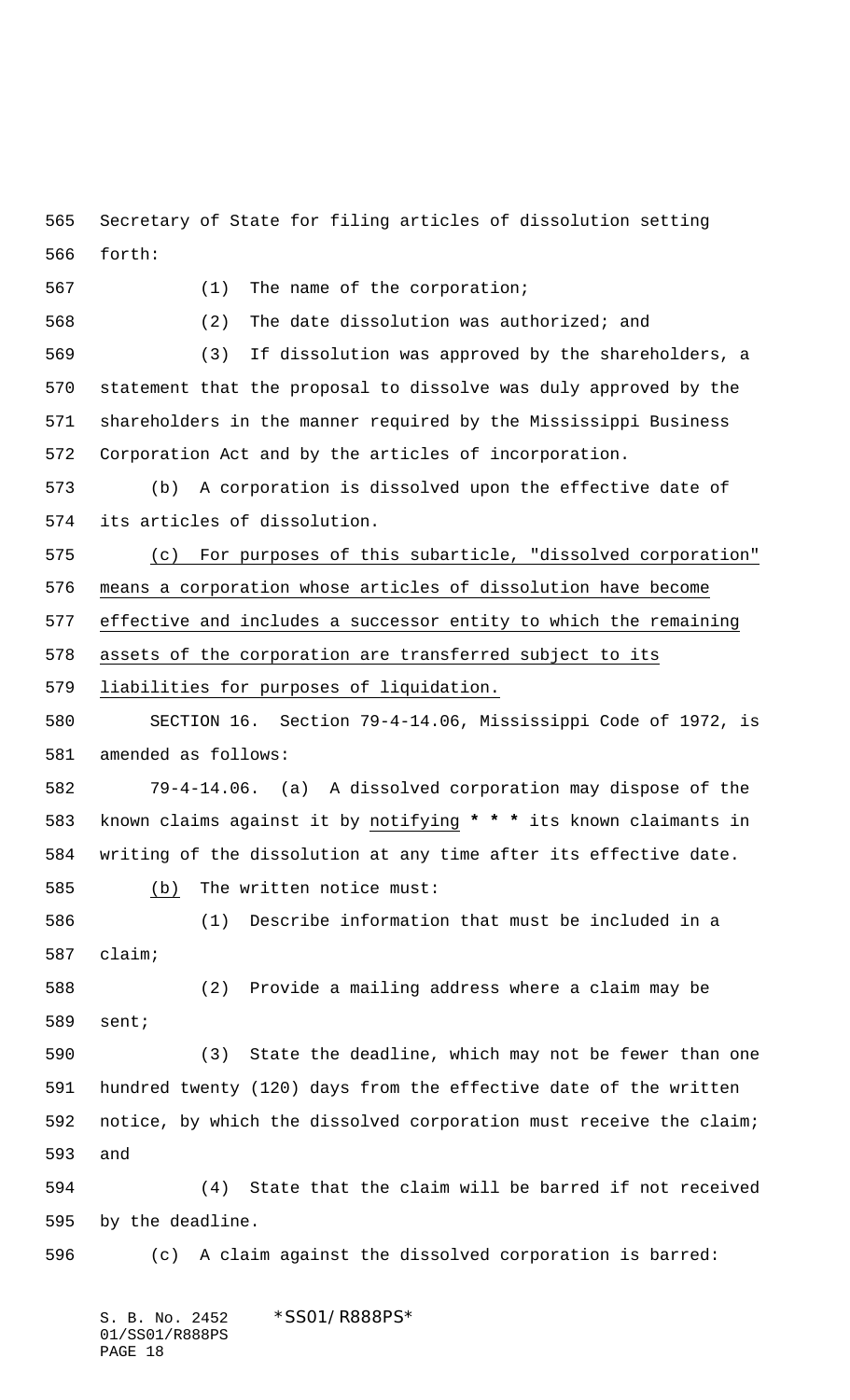(1) If a claimant who was given written notice under subsection (b) does not deliver the claim to the dissolved corporation by the deadline; or

 (2) If a claimant whose claim was rejected by the dissolved corporation does not commence a proceeding to enforce the claim within ninety (90) days from the effective date of the rejection notice.

 (d) For purposes of this section, "claim" does not include a contingent liability or a claim based on an event occurring after the effective date of dissolution.

 SECTION 17. Section 79-4-14.07, Mississippi Code of 1972, is amended as follows:

 79-4-14.07. (a) A dissolved corporation may also publish notice of its dissolution and request that persons with claims against the dissolved corporation present them in accordance with the notice.

(b) The notice must:

 (1) Be published one (1) time in a newspaper of general circulation in the county where the dissolved corporation's principal office (or, if none in this state, its registered office) is or was last located;

 (2) Describe the information that must be included in a 619 claim and provide a mailing address where the claim may be sent; and

 (3) State that a claim against the dissolved corporation will be barred unless a proceeding to enforce the claim is commenced within three (3) years after the publication of the notice.

S. B. No. 2452 \* SS01/R888PS\* 01/SS01/R888PS PAGE 19 (c) If the dissolved corporation publishes a newspaper notice in accordance with subsection (b), the claim of each of the following claimants is barred unless the claimant commences a proceeding to enforce the claim against the dissolved corporation 629 within the lesser of  $three (3)$  years after the publication date of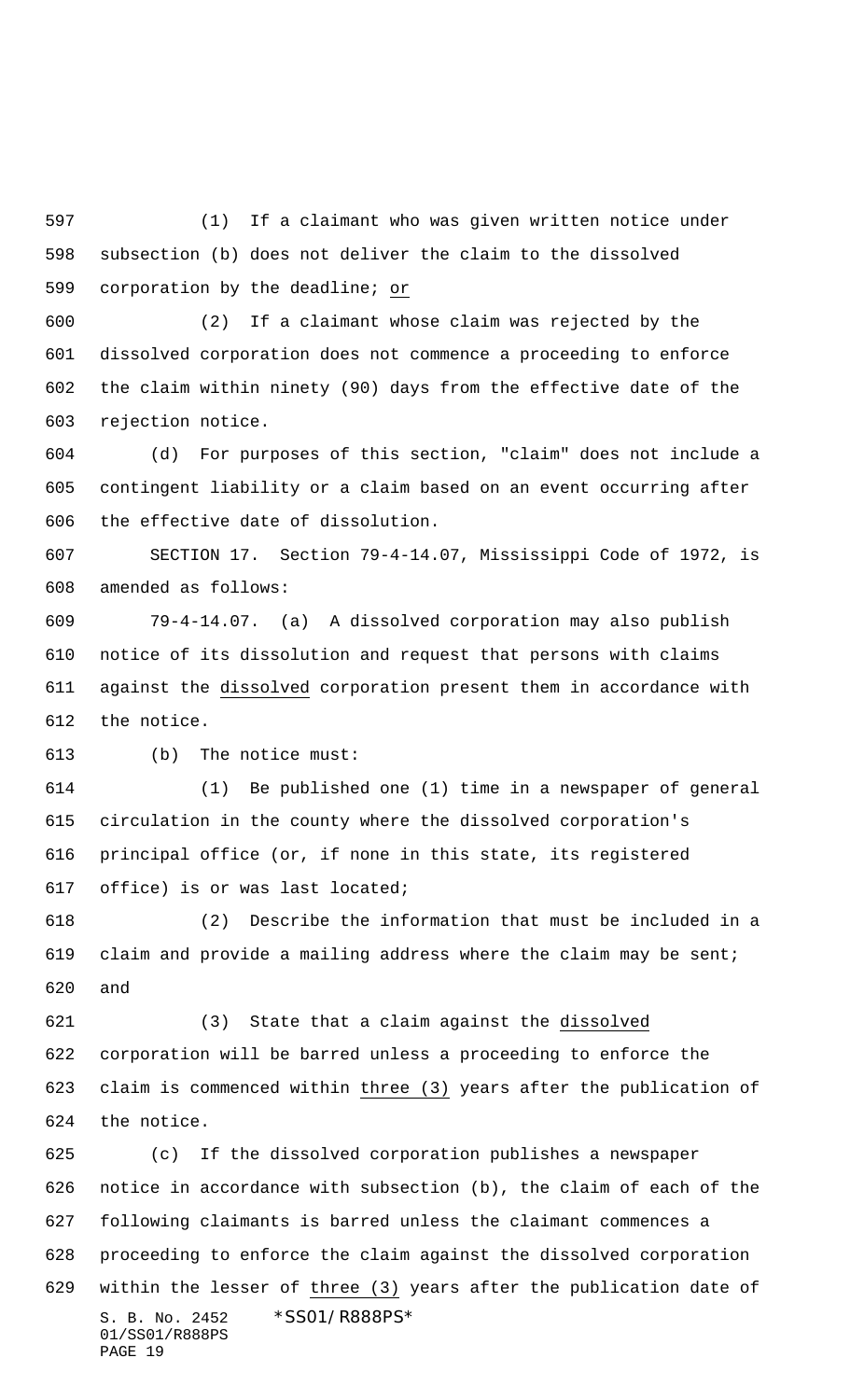the newspaper notice, or any other applicable limitations period established by applicable law:

 (1) A claimant who was not given written notice under Section 79-4-14.06;

 (2) A claimant whose claim was timely sent to the dissolved corporation but not acted on;

 (3) A claimant whose claim is contingent or based on an event occurring after the effective date of dissolution.

 (d) A claim that is not barred under Section 79-4-14.06(b) or Section 79-4-14.07(d) may be enforced **\* \* \***:

 (1) Against the dissolved corporation, to the extent of its undistributed assets; or

 (2) Except as provided in Section 79-4-14.08(d), if the assets have been distributed in liquidation, against a shareholder of the dissolved corporation to the extent of the shareholder's pro rata share of the claim or the corporate assets distributed to the shareholder in liquidation, whichever is less, but a shareholder's total liability for all claims under this section may not exceed the total amount of assets distributed to the shareholder.

 SECTION 18. The following provision shall be codified as Section 79-4-14.08, Mississippi Code of 1972:

S. B. No. 2452 \* SS01/R888PS\* 01/SS01/R888PS PAGE 20 79-4-14.08. (a) A dissolved corporation that has published a notice under Section 79-4-14.07 may file an application with the chancery court of the county where the dissolved corporation's principal office (or, if none in this state, its registered office) is located for a determination of the amount and form of security to be provided for payment of claims that are contingent or have not been made known to the dissolved corporation or that are based on an event occurring after the effective date of dissolution but that, based on the facts known to the dissolved corporation, are reasonably estimated to arise after the effective date of dissolution. Provision need not be made for any claim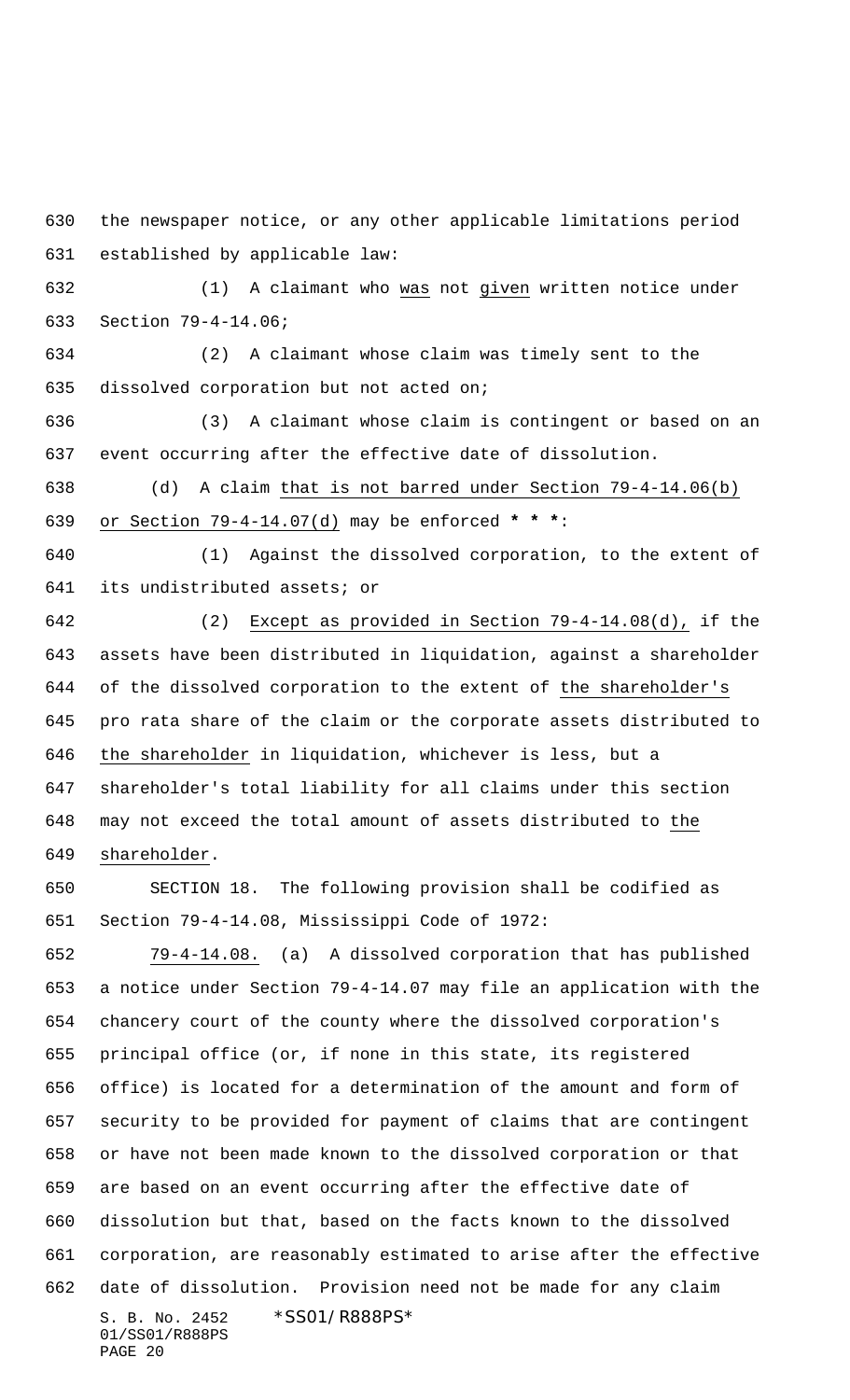that is or is reasonably anticipated to be barred under Section 79-4-14.07(c).

 (b) Within ten (10) days after the filing of the application, notice of the proceeding shall be given by the dissolved corporation to each claimant holding a contingent claim whose contingent claim is shown on the records of the dissolved corporation.

 (c) The court may appoint a guardian ad litem to represent all claimants whose identities are unknown in any proceeding brought under this section. The reasonable fees and expenses of such guardian, including all reasonable expert witness fees, shall be paid by the dissolved corporation.

 (d) Provision by the dissolved corporation for security in the amount and the form ordered by the court under Section 79-4-14.08(a) shall satisfy the dissolved corporation's obligations with respect to claims that are contingent, have not been made known to the dissolved corporation or are based on an event occurring after the effective date of dissolution, and such claims may not be enforced against a shareholder who received assets in liquidation.

 SECTION 19. The following provision shall be codified as Section 79-4-14.09, Mississippi Code of 1972:

 79-4-14.09. (a) Directors shall cause the dissolved corporation to discharge or make reasonable provision for the payment of claims and make distributions of assets to shareholders after payment or provision for claims.

 (b) Directors of a dissolved corporation which has disposed of claims under Section 79-4-14.06, 79-4-14.07 or 79-4-14.08 shall not be liable for breach of Section 79-4-14.09(a) with respect to claims against the dissolved corporation that are barred or satisfied under Section 79-4-14.06, 79-4-14.07 or 79-4-14.08. SECTION 20. Section 79-4-16.03, Mississippi Code of 1972, is

amended as follows: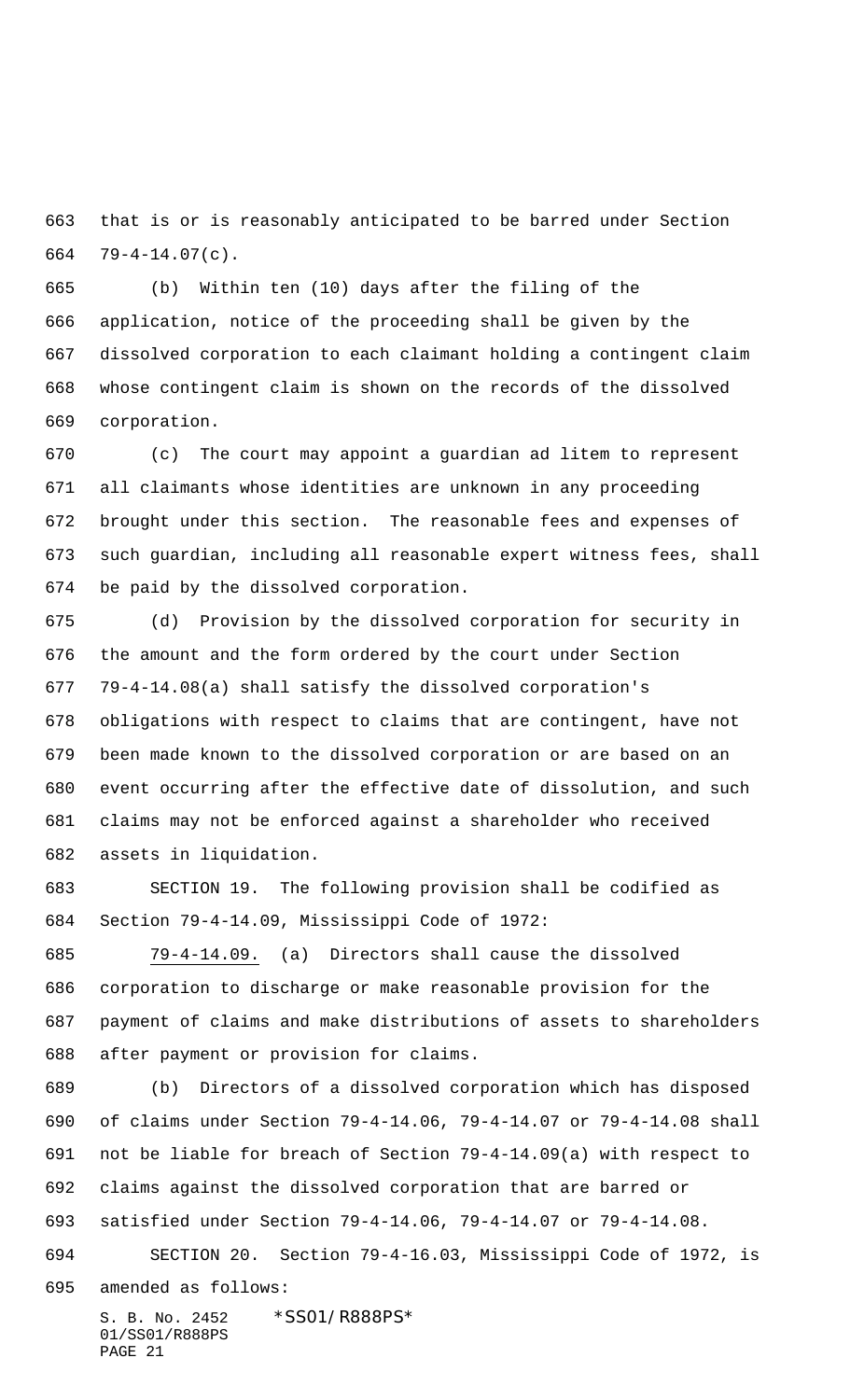79-4-16.03. (a) A shareholder's agent or attorney has the same inspection and copying rights as the shareholder represented. (b) The right to copy records under Section 79-4-16.02 includes, if reasonable, the right to receive copies **\* \* \*** by **\* \* \*** xerographic or other means, including copies through an electronic transmission if available and so requested by the shareholder.

 (c) The corporation may comply at its expense with a shareholder's demand to inspect the record of shareholders under Section 79-4-16.02(b)(3) by providing the shareholder with a list of shareholders that was compiled no earlier than the date of the shareholder's demand.

 (d) The corporation may impose a reasonable charge, covering the costs of labor and material, for copies of any documents provided to the shareholder. The charge may not exceed the estimated cost of production, reproduction or transmission of the records.

 **\* \* \***

 SECTION 21. The following provision shall be codified as Section 79-4-16.05, Mississippi Code of 1972.

 79-4-16.05. (a) A director of a corporation is entitled to inspect and copy the books, records and documents of the corporation at any reasonable time to the extent reasonably related to the performance of the director's duties as a director, including duties as a member of a committee, but not for any other purpose or in any manner that would violate any duty to the corporation.

S. B. No. 2452 \*SS01/R888PS\* 01/SS01/R888PS PAGE 22 (b) The chancery court of the county where the corporation's principal office (or if none in the state, its registered office) is located may order inspection and copying of the books, records and documents at the corporation's expense, upon application of a director who has been refused such inspection rights, unless the corporation establishes that the director is not entitled to such